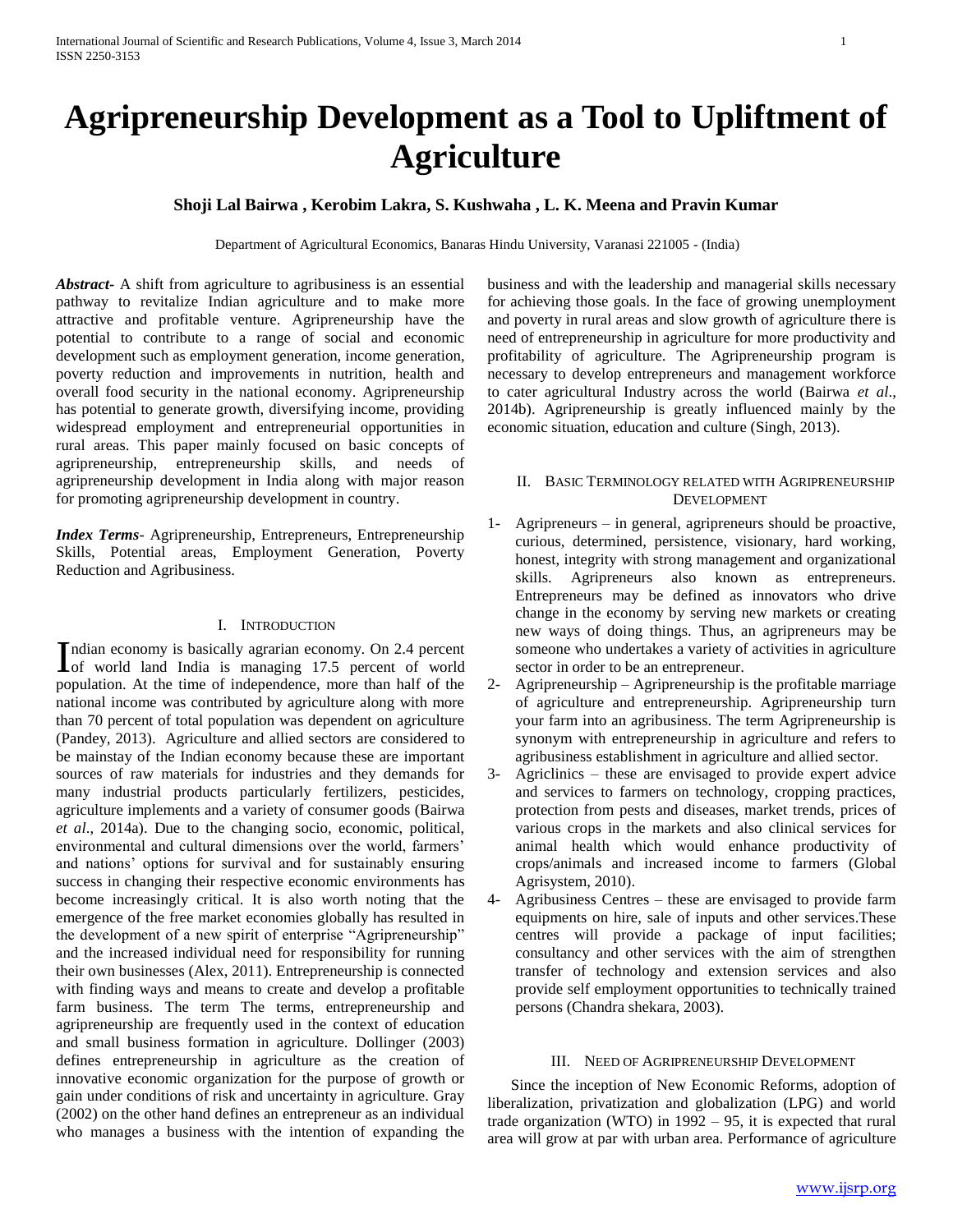during first phase of economic reforms till 1998 remained driving force for this notion among all the spheres of academia, administration and government (Singh, 2013). However, things went on different path in the later years and performance of agriculture has not remained satisfactory. Till recently, agriculture used to be treated as just an activity of land tilling and crop harvesting but growing waste land, depleting natural resources, growing migration by rural youth to urban areas, negative perception of the children of farmers towards farming, and emerging technologies in agriculture have necessitated redesigning of agricultural activities. Applying the thought and practice of entrepreneurship in the field of agriculture generates wide range of economic benefits like – increased agri productivity, creation of new business ventures, new Jobs, innovative products and services, development of rural areas and increased wealth. Traditional farmers who are unaware of scientific agriculture and effective agri management systems are unable to cope up with delaying monsoons, drought, crop debts, fake seeds and shortage of fertilizer, as a result resort to committing suicide. The managerial, technical and innovative skills of entrepreneurship applied in the field of agriculture many yield positive results and a well trained agripreneurs may become a role model to all such disheartened farmers. Sah (2009) state that developing entrepreneurs in agriculture will solve the entire problem like (a) Reduce the burden of agriculture (b) Generate employment opportunities for rural youth (c) Control migration from rural to urban areas (d) Increase national income (e) Support industrial development in rural areas (f) Reduces the pressure on urban cities.

## IV. ENTREPRENEUR'S QUALITIES AND ENTREPRENEURIAL SKILLS FOR AGRIPRENEURSHIP

 Entrepreneurs are those people who exhibit common traits such as single-mindedness, drive, ambition, creative, problem solving, practical, and goal-oriented. An entrepreneur is an individual who recognizes an opportunity or unmet need and takes the risk to pursue it. He needs to develop these abilities, managing productivity and seeking out new markets (Singh, 2013). Personal qualities of an agri-entrepreneur significantly affect the agribusiness (Brockhaus and Horwitz, 1986; Nandram and Samson, 2000). Self criticism, leadership, market orientation and creativity are important for successful entrepreneurship development.

 Entrepreneurship skills are considered to be those competencies required to accomplish tasks and activities related to the farm business. These can be developed by learning and experience. Hanf and Muller (1997) suggest that in a dynamic environment with fast technical progress, open minded farm entrepreneurs will recognise more problems than they are able to rationally solve. Man *et al*., (2002) categorized entrepreneurial competences in six key areas which includes opportunity recognition skills, relationship building, Organizing, Strategic competences, conceptual thinking and problem solving skills. Lauweres (2002) study of weaknesses in entrepreneurship and selected seven critical success factors which are management and strategic planning, knowledge of the ecosystem, capable and professional staff, understanding of the value chain perspective, craftsmanship, ability to learn and seek opportunity and enterprising personal characteristics. Thus, management skills are the complete package of skills that a farmer would use in order to develop the farm business. Kallio and Kola (1999) in a study of farmers in Finland attempted to determine what factors gave farmers competitive advantage over other farmers suggest that there are seven characteristics of a successful farm and farmer (1) profitable production seemed to be associated with continuous evaluation of production, incomes and expenditures (2) constant development of cognitive and professional skills i.e. Continual Professional Development (CPD) (3)They benefit from a positive work ethic (4) goal-oriented operation, i.e., the ability to set goals, to reach them and to set new ones (5) utilization of recent information that is relevant for the individual farmer's own circumstances and the needs of the farm (6) favourable starting points for the enterprise, meaning good condition of machinery, buildings, land and an appropriate balance between pricing of product and investments in production (7) cooperation with others in the supply chain. Schiebel (2002) reported that successful farmers differ from others in terms of three personality traits. They have more belief in their ability to control events, problem-solving abilities and social initiative. Agripreneurs is a dynamic business manager performing various agri based activities using different resources viz. physical resources, financial resources, human resources and information, in order to accomplish a certain goal.

# V. MAJOR REASONS FOR PROMOTING AGRIPRENEURSHIP IN INDIA

 In India, 52% of total land is cultivable as against 11% in the world. All 15 major climates of the world, snow bound Himalayas to hot humid southern peninsula; Thar desert to heavy rain areas all exist in India. There are 20 agro-climatic regions and nearly 46 out of 60 soil types in the country. Sunshine hours and day length are ideally suited for round the year cultivation of crops. India is the centre for biodiversity in plants, animals, insects, micro-organism and accounts for 17% animal, 12% plants and 10% fish genetic resources of the globe. In the live stock sector, India has 16% of cattle, 57% of buffalo, 17% of goats and 5 % of sheep population of the world. Agriculture contributes 13.2% to GDP, 15.2% of total exports and provides employment to 58.4% of country's work force (Mittal, 2009).

 Agriculture remains a key sector of the Indian economy accounting for 13.2 per cent share in the gross domestic product (GDP) and about 13 per cent of the total export earnings. India is the second largest producer of rice and wheat in the world; first in pulses and fourth in coarse grains. India is also one of the largest producers of cotton, sugar, sugarcane, peanuts, jute, tea and an assortment of spices. In terms of the real value added, the Indian agriculture sector ranks third, after China and the United States. The share of agriculture in the total value added to the economy, at around 13.2 per cent, is still quite high. This implies that agriculture is likely to remain a priority, both for policy makers as well as businesses, in the foreseeable future and any move to ramp up the sector calls for a multi-pronged strategy. In recent years, there has been a considerable emphasis on crop diversification towards horticulture (fruits, vegetables, ornamental crops, medicinal & aromatic plants and spices), plantation crops (coconut, cashew nuts and cocoa) and allied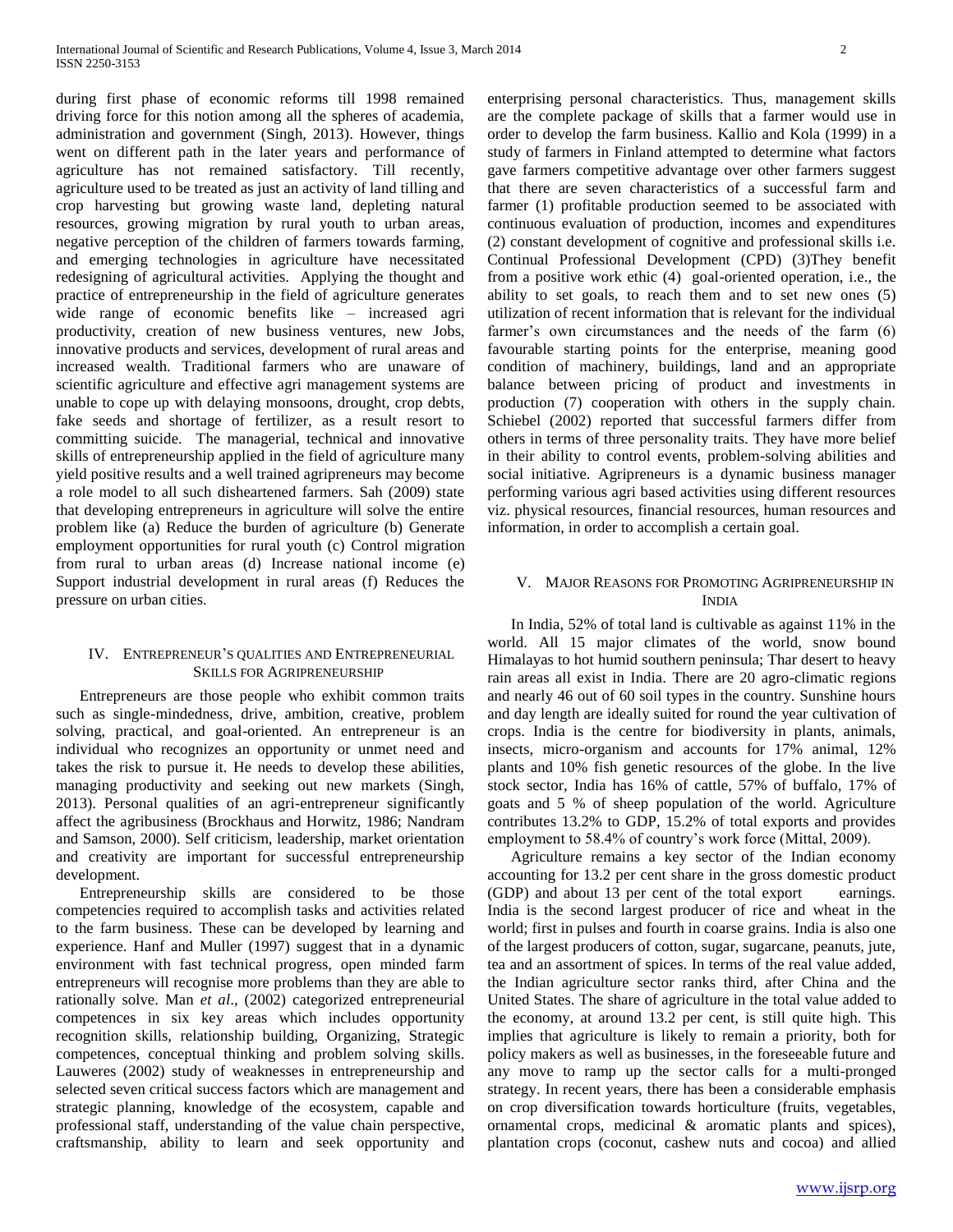activities. Creation of critical infrastructure for cold storage, refrigerated transportation, rapid transit, grading, processing, packaging and quality control measures open major opportunities for investment. India is second highest fruit and vegetable producer in the world (134.5 million tons) with cold storage facilities available only for 10% of the produce. We are second highest producer of milk with a cold storage capacity of 70,000 tonne and sixth largest producer of fish with harvesting volumes of 5.2 million tones. India is fifth largest producer of eggs in the world. Investments in cold chain required storing 20% of surplus of meat and poultry products during 10th plan require Rs 500 Crores (Sah, 2009). Thus, Indian agriculture need to convert in agribusiness due to above mentioned reasons which only possible through agripreneurship development.

#### VI. ROLE OF AGRIPRENEURSHIP IN NATIONAL ECONOMY

 Agripreneurship plays various roles in the growth and development of national economy through entrepreneurship development which increases the income level and employment opportunities in rural as well as urban areas (Bairwa *et al*., 2012). Agripreneurship also play following role in the economic system (Sah, 2009).

- It helps in inducing productivity gains by smallholder farmers and integrating them into local, national and international markets.
- It helps in reducing food costs, supply uncertainties and improving the diets of the rural and urban poor in the country.
- It also generating growth, increasing and diversifying income, and providing entrepreneurial opportunities in both rural and urban areas.

#### VII. POSSIBLE AREAS OF ENTREPRENEURSHIP DEVELOPMENT IN AGRICULTURE

 Nowadays, Easy access to technology, emergence of micro financing, liberalized government rules, awareness and training programmes on agri and allied sectors and finally changing mindset of the highly qualified people to go for self employment in the field of agriculture have contributed significantly in enhancing the potentiality for agripreneuership in India (Bairwa *et al*., 2014). Agriculture have several areas of entrepreneurship which include the activities like, Dairying, Sericulture, Goat rearing, Rabbit rearing, Floriculture, Fisheries, Shrimp Farming, Sheep rearing, vegetable cultivation, nursery farming, farm forestry(Pandey, 2013). The possible areas of entrepreneurship in agriculture are:-

- 1- Agro produce processing units There units do not manufacture any new product. They merely process the agriculture produce e.g. Rice mills, Dal mills, decorticating mills etc.
- Agro Produce manufacturing units These units produce entirely new products based on the agricultural produce as the main raw material. E.g.-Sugar factories, Bakery, Straw board units etc.
- 3- Agro-inputs manufacturing units These units produce goods either for mechanization of agriculture on for

increasing manufacturing plants, e.g.-Fertilizer production units food processing units, agricultural implements etc.

- 4- Agro service centres –These include the workshops and service centre for repairing and serving the agricultural implement used in agriculture.
- 5- Miscellaneous areas besides the above mentioned areas, the following areas may prove to be encouraging to establish agri enterprises such as setting up of Apiaries ,feed processing units, seed processing units, mushroom production units, commercial vermin-compose units, goat rearing farmers club, organic vegetable and fruits retail outlet, bamboo plantation and jatropha cultivation.

#### VIII. CONCLUSION

 Agripreneurship is the need of hours to make agriculture a more attractive and profitable venture. It is clear that there is a great scope for entrepreneurship in agriculture and this potentiality can be tapped only by effective management of agri elements such as – soil, seed, water and market needs. An individual with risk bearing capacity and a quest for latest knowledge in agriculture sector can prove to be a right agripreneurs. The agriculture sector has a large potential to contribute to the national income while at the same time providing direct employment and income to the numerically larger and vulnerable section of the society. Agripreneurship is not only an opportunity but also a necessity for improving the production and profitability in agriculture and allied sector.

#### **REFERENCES**

- [1] Alex, Lwakuba (2011) A Review and Analysis of Policies on Farmers' Entrepreneurship Development, A publication of PELUM, Misereor, pp. 1 – 55.
- [2] Bairwa, S. L. and Kushwaha S. (2012) Agro Industry scenario in India In Edited by Prof. S. P. Singh "Agricultural research and Sustainable development in India", Bharti Publications, New Delhi, 110093, pp 159- 182.
- [3] Bairwa, S. L., Kalia, A., Meena, L. K., Lakra, K. and Kushwaha, S. (2014b) Agribusiness Management Education: A Review on Employment Opportunities, International Journal of Scientific and Research Publications (IJSRP), 4, (2) 1 - 4.
- [4] Bairwa, S. L., Kushwaha, S., Meena, L. K., Lakra, K. and Kumar P. (2014a) Agribusiness Potential of North Eastern States: A SWOT Analysis. In Edited by Singh et al., 2014 "Agribusiness Potentials in India: experience from hill states". EBH Publishers (India) Guwahati – New Delhi. PP 544 – 556.
- [5] Brockhaus, R. H. and Horwitz, P. S. (1986) The psychology of the entrepreneur (in D.L. Sexton and R.W. Smilor (eds.), The art and science of entrepreneurship. Ballinger publishing company, Cambridge, pp. 25-48.
- [6] Chandra shekhra, P. (2003) Third wave in Indian agriculture: introduction to Agriclinics and agribusiness centre scheme. MANAGE Ext. Res. Rev., pp. 10-20.
- [7] Dollinger, M. J. (2003) Entrepreneurship Strategies and Resources. Pearson International Edition, New Jersey.
- [8] Drucker, P. (1985), Innovation and Entrepreneurship. Harper and Row, New York. Eenhoorn, H. www.worlconnectors.nl (www.fao.org.spfs).
- [9] Global Agrisystem (2010) Evaluation Study of Agriclinics and agribusiness centre Scheme, Global Agrisystem Private Limited, New Delhi.
- [10] Gray, C. (2002) Entrepreneurship, Resistance to change and Growth in Small Firms. Journal of Small Business and Enterprise Development, 9 (1), 61-72.